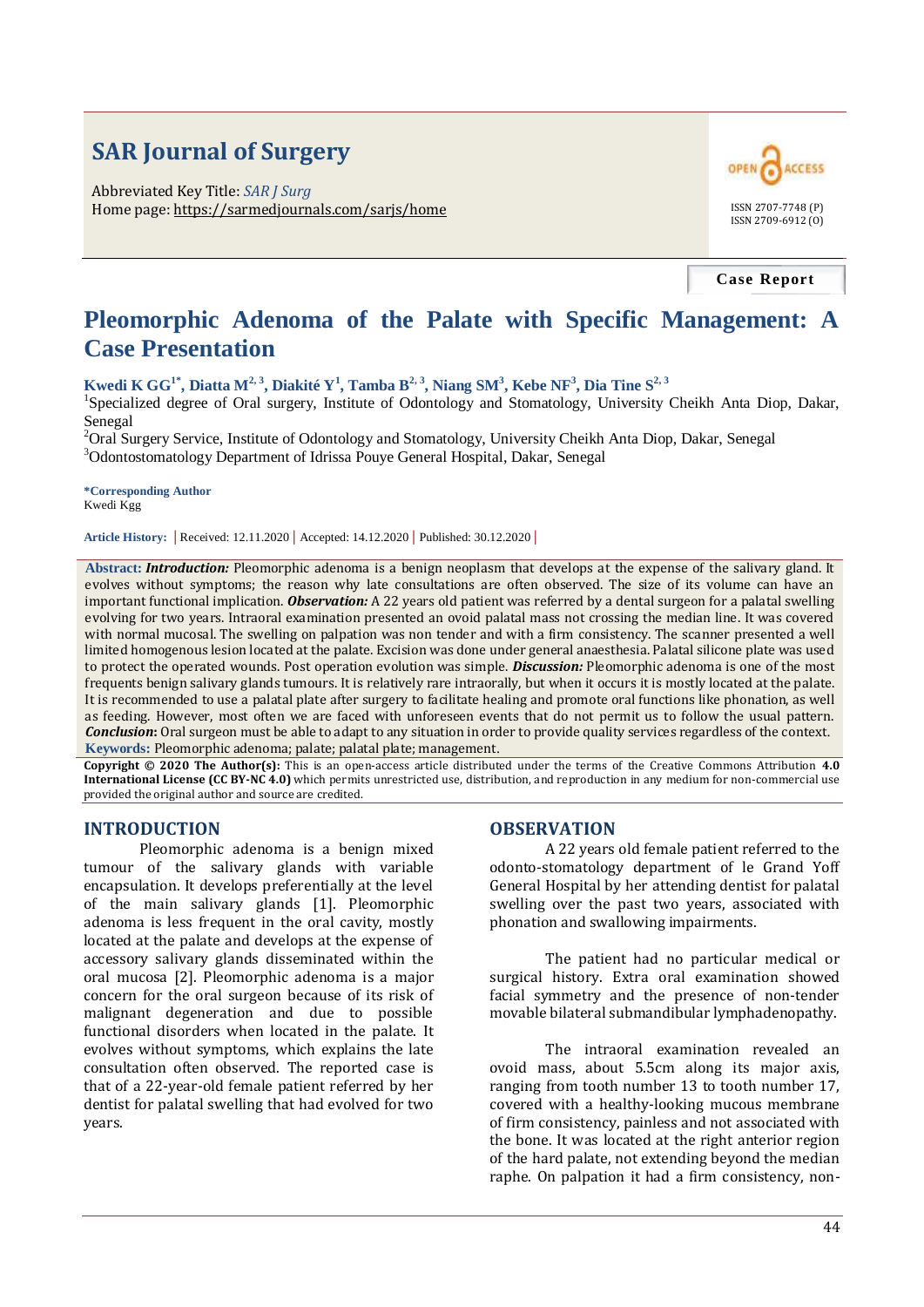tender and mobile in relation to the deep plane (figure 1).

Her oral hygiene was poor with the presence of dental calculus and mobility of tooth number 16. Based on the history and physical examination, a presumptive diagnosis of pleomorphic adenoma of the accessory salivary glands of the palate was made. Odontogenic cyst was our differential. Additional examinations were<br>requested. Orthopantomogram was not Orthopantomogram was not contributory. Computed tomography revealed a homogeneous lesion in the palate, approximately 5.5 x 3.5 cm, with well limited edges and strongly enhanced with contrast medium.

It presented rounded contours and a mass effect on the palate (Figure 2). The patient was sent for a pre-anesthetic consultation and excision of the lesion was scheduled under general anesthesia.

The patient was operated by palatal approach. Intrasulcular incision extending from tooth number 12 to tooth number 17, then a median rectilinear superficial incision of approximately 5cm was made, followed by a step by step dissection (figure 3). Complete excision of the tumor was as conservative as possible, avulsion of tooth number 16 and alveolar curettage (Figure 4). Simple interrupting stitches were done. Fabrication of resin based palatal plate was not possible. A silicone based palatal plate was made (Figure 5).

Histological examination showed a benign tumor surrounded by a fibrous capsule with two types of cells; one epithelial and the other myxoid connective tissues type with zones of cartilaginous differentiation. Pleomorphic adenoma was the histopathological diagnosis.

There was no post-op complication observed. Follow ups were done on d7, d14, d30, d30 and d120 during which the palatal plate was removed to check on the evolution of the operated site. The plate was readjusted whenever there was need. There was complete healing of the palate by d180 (Figure 7).



**Fig-1: Intraoral view of the palatal mass of pleomorphic adenoma**



**Fig-2: CT Scan of the palatal mass**



**Fig-3: View of tumour's excision**



**Fig-4: View of excised mass**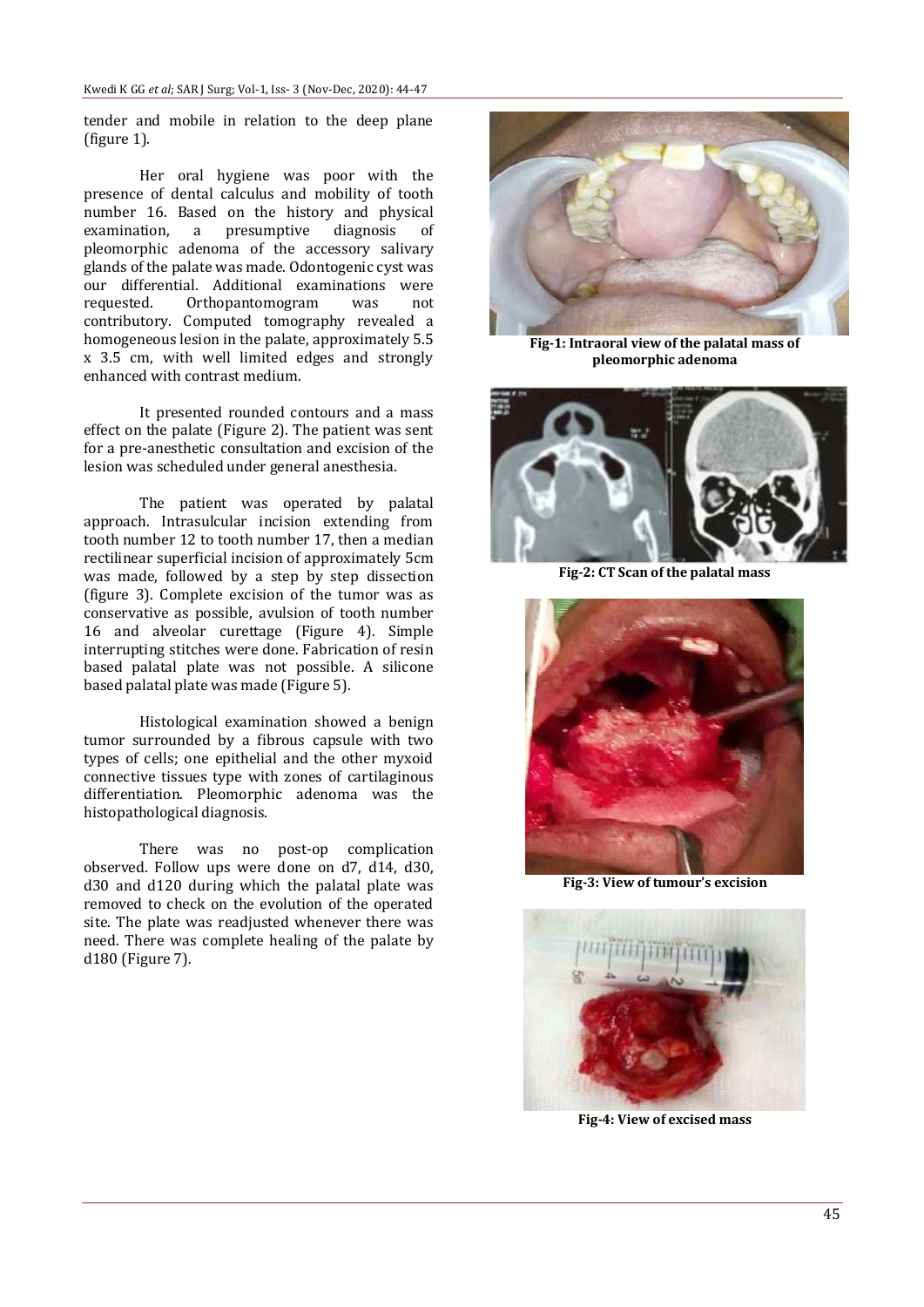

**Fig-5: View of silicone palatal plate**



**Fig-6: Histological view of pleomorphic adenoma**



**Fig-7: Intraoral view of the palate three months after surgery**

# **DISCUSSION**

Pleomorphic adenoma is one of the most frequent salivary gland tumors. It represents about 60% of benign tumors of the salivary glands [3, 4]. This tumor is rarely located intraorally, just about 4- 5% involve the accessory salivary glands with

predilection at the palate [5]. It is mostly observed in people with the age group that varies between 30-40 years and the female gender [6]. The patient was 22 years in our case. However, some studies have reported cases of pleomorphic adenoma with even younger age, Dhanuthai *et al*. was the first to report a patient of age 13 years with pleomorphic adenoma [7]. Pleomorphic adenoma is often presented as a slowly growing, painless tumor. Intraorally, they are often found at the junction between the hard and soft palates. It usually appears as a round or ovoid mass, of firm consistency, mobile in relation to the deep plane, one-sided and covered with a healthylooking mucous membrane. These lesions are usually between 1-2cm in diameter [5, 8]. In our case, the mass was about 5.5x3.5cm.

Many infectious and neoplasm pathologies can be found in the palate, making the diagnosis difficult. In our case, the odontogenic cyst of the jawbones was cited as the differential. According to some authors, malignant tumors such as mucoepidermoid carcinoma, polymorphic adenocarcinoma or cystic adenoid carcinoma which is also the main malignant tumor of the accessory salivary glands, and mainly located in the palate should be taken into account [9, 10]. In view of the multitude of possible diagnoses, it is imperative to complete the examination with radiological and histological explorations. In our case, orthopantomogram, computed tomography and histological workups were used.

Surgical excision is the treatment of choice for pleomorphic adenoma [11]. The excision must be complete in order to avoid recurrence. Although rare, the risk of malignant transformation of pleomorphic adenoma after recurrence is very high.

The palatal plate or healing guide is a device used after surgery at the palate. It is made preoperatively after taking an impression and placed after surgery. It is usually made of acrylic resin or thermoformed plastic. The use of the palatal plate after surgery on the palate facilitates healing, restores certain functions such as speech or nutrition and thus improves the patient's living conditions [12]. In our case, heavy-based silicone impression material was used as the palatal plate due to absence of a conventional plate and we obtained similar results. The silicone material has the advantage of being less expensive for the patient. It is placed directly in the mouth after surgery, which reduces the risk of device failure seen with conventional plates. A failure often due to uncontrolled anatomical changes during the operation, the consequences of which can only be assessed after the surgery.